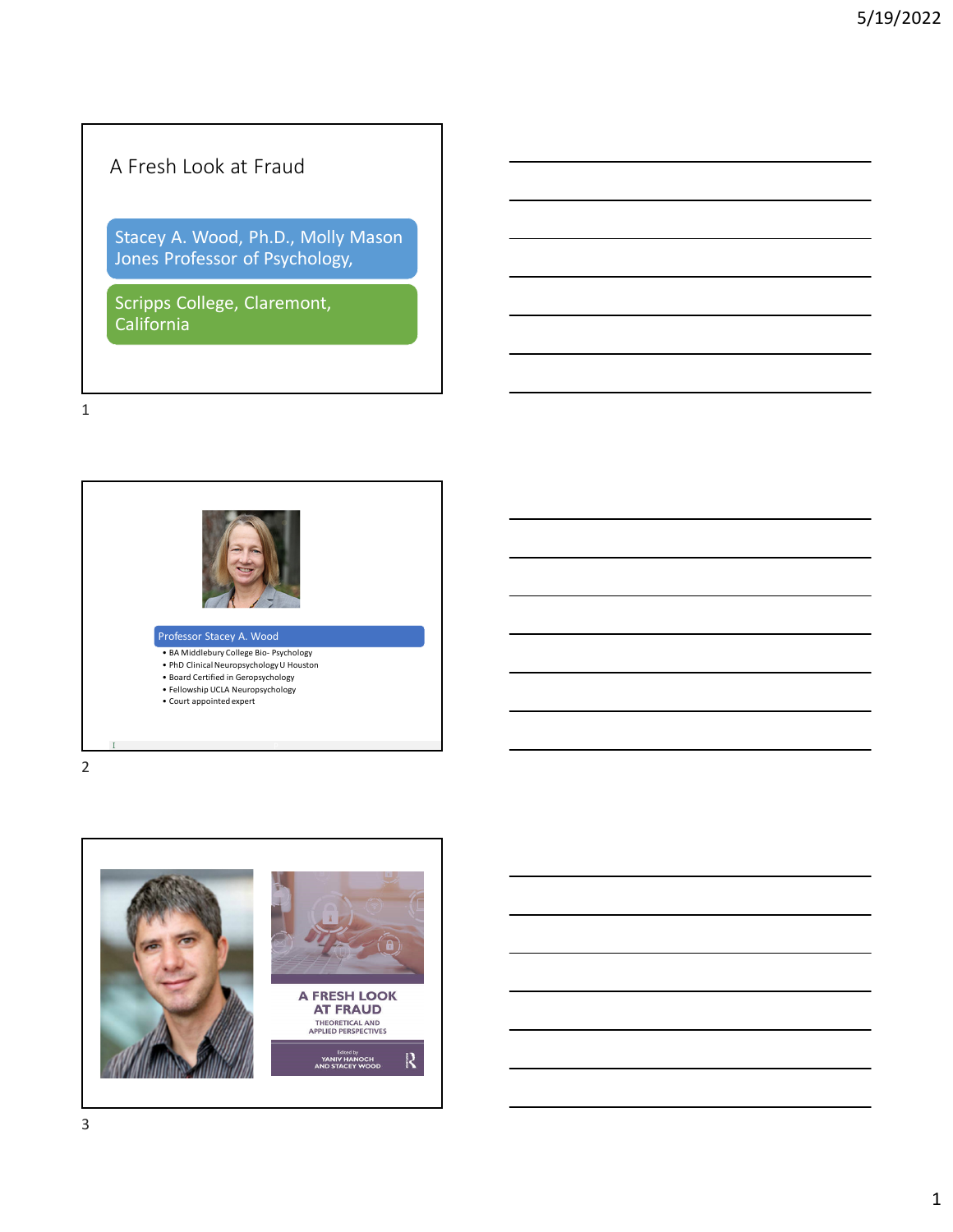# Goals of Lecture

Learning Objectives:

- Fresh Look at latest trends
- Updates on factors that increase susceptibility in older adults.
- Review literature on psychological impact of fraud on elderly victims.
- Tools & Interventions

4

| Lost 5.8 hillion to fraud 2021 | • HUGE Increase in scams      |
|--------------------------------|-------------------------------|
| > 70% Increase over 2020       | originating on Social Media.  |
| Top Scams:                     |                               |
| <b>Imposter Scams</b>          | • 1:4 cases per FTC Sentinel  |
| On-line Shopping               |                               |
|                                | • Undelivered products on     |
| <b>Identity Theft</b>          | facebook/ Instagram           |
| Vacation and Travel            |                               |
|                                | Increase in scams across      |
| <b>Romance Scams</b>           | platforms: job boards, social |
| Scams involving crypto         | media. linked in              |

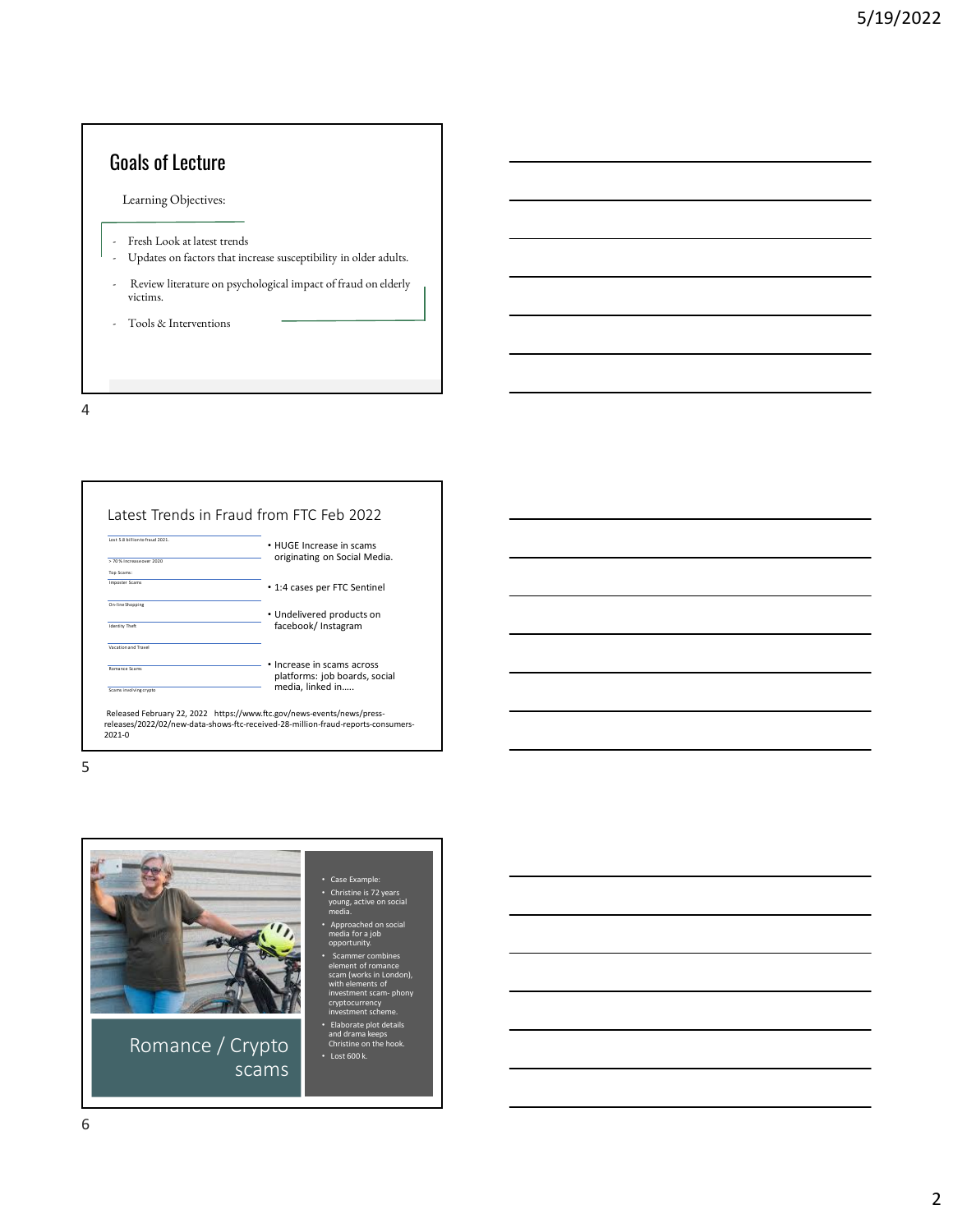





8



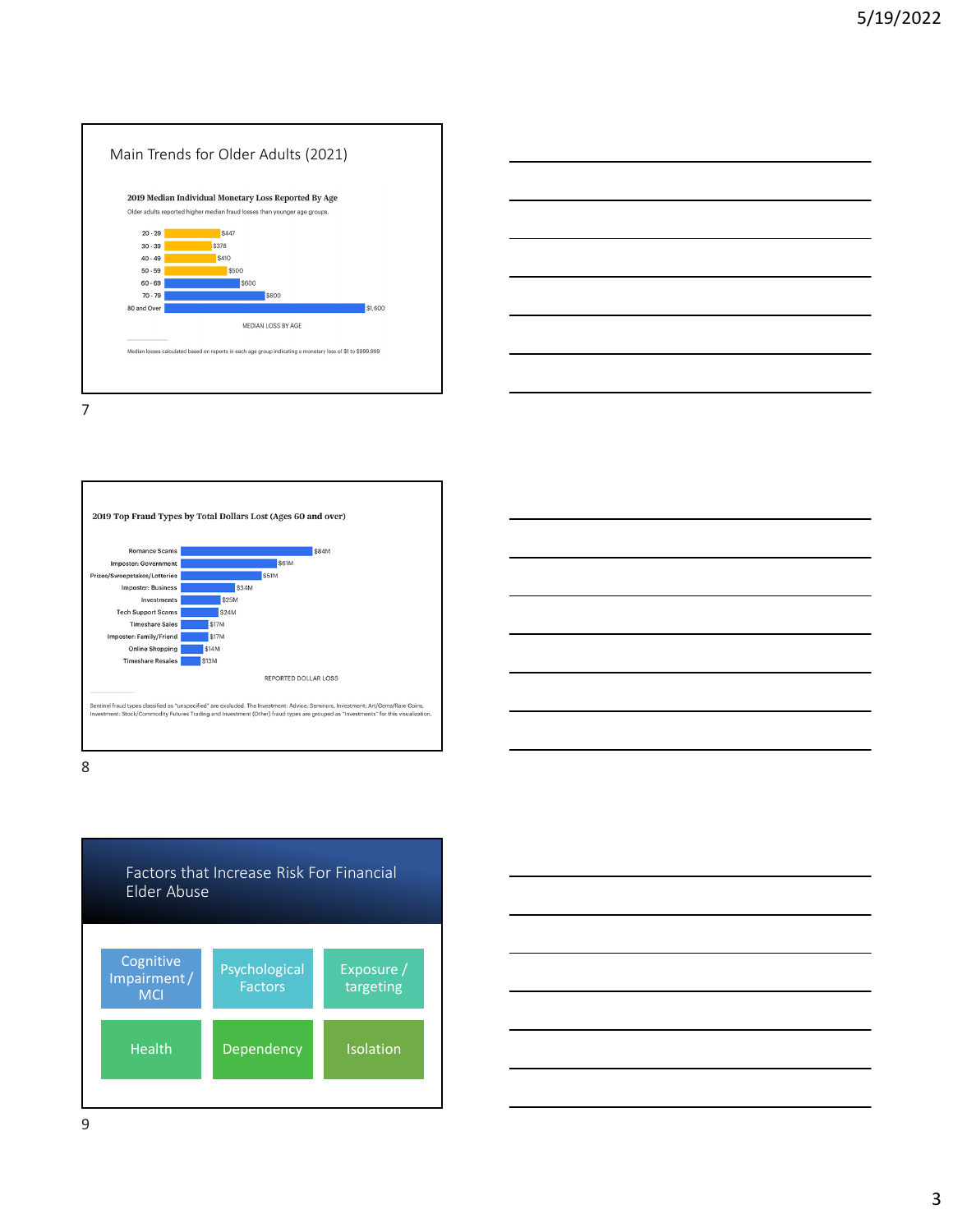

# MCI / Early

• Declines in financial capacity, judgement may be EARLIEST symptoms of dementia, predating a diagnosis by years.

• Can be frustrating to all involved because these subtle changes can have a huge impact on vulnerability but neuropsychological testing may be inconclusive.

• Emerging evidence (Duke Han USC) that there are subtle changes on neuroimaging in non demented elderly people with risk for FE versus low risk.







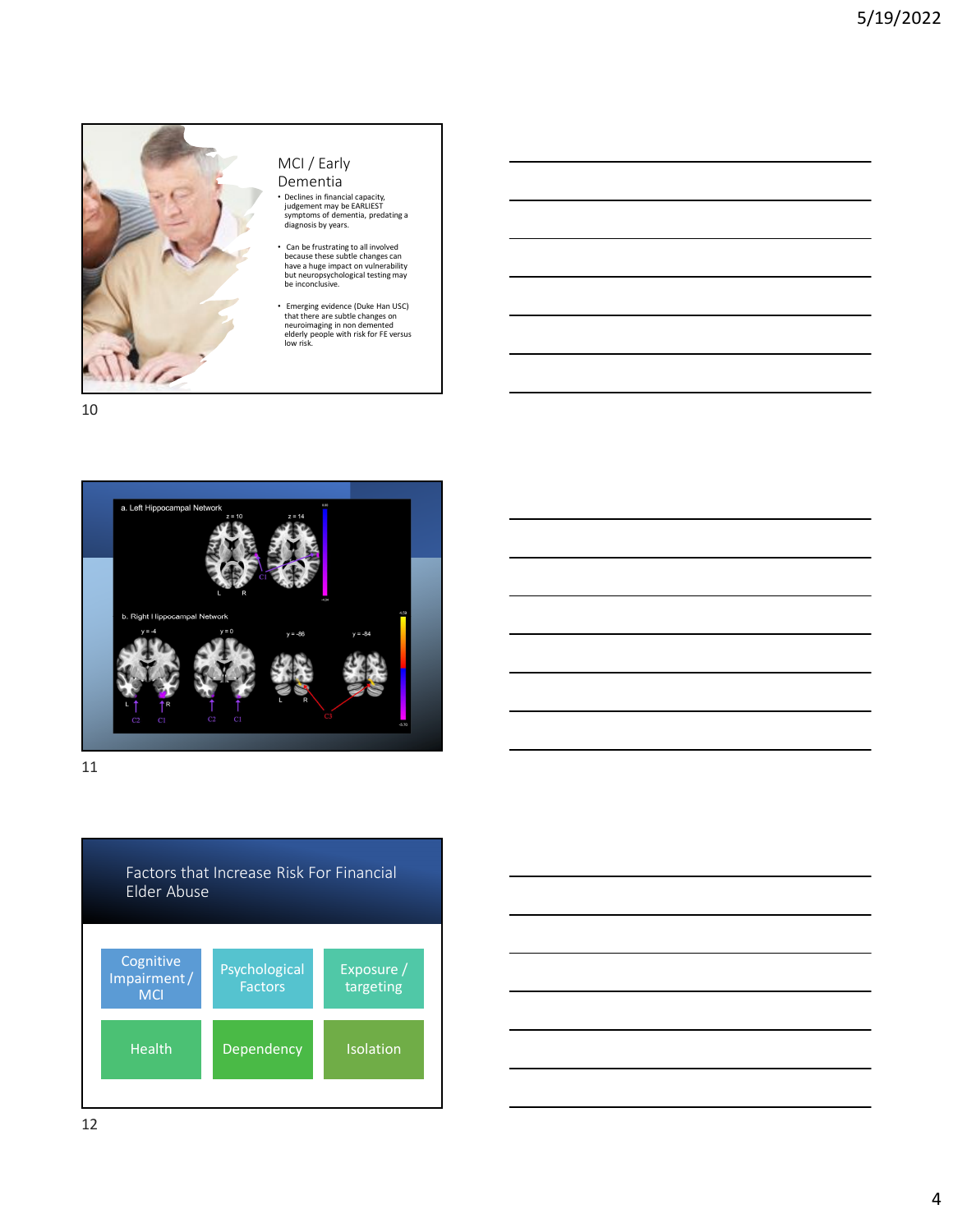

13



14

## Psychological Impact of Fraud

- Consistent evidence that **the emotional costs of fraud are more distressing than economic costs**in survey research of fraud victims.
- Modic and Anderson (2015) survey of 10,000 participants assessed
	- types of fraud victimization and impact.<br>
	Intoinal impact assessed by asking participants to self report<br>
	perceived affective consequences.<br>
	Across fraud categories, emotional impact was rated as higher than<br>
	financial imp
	-
	-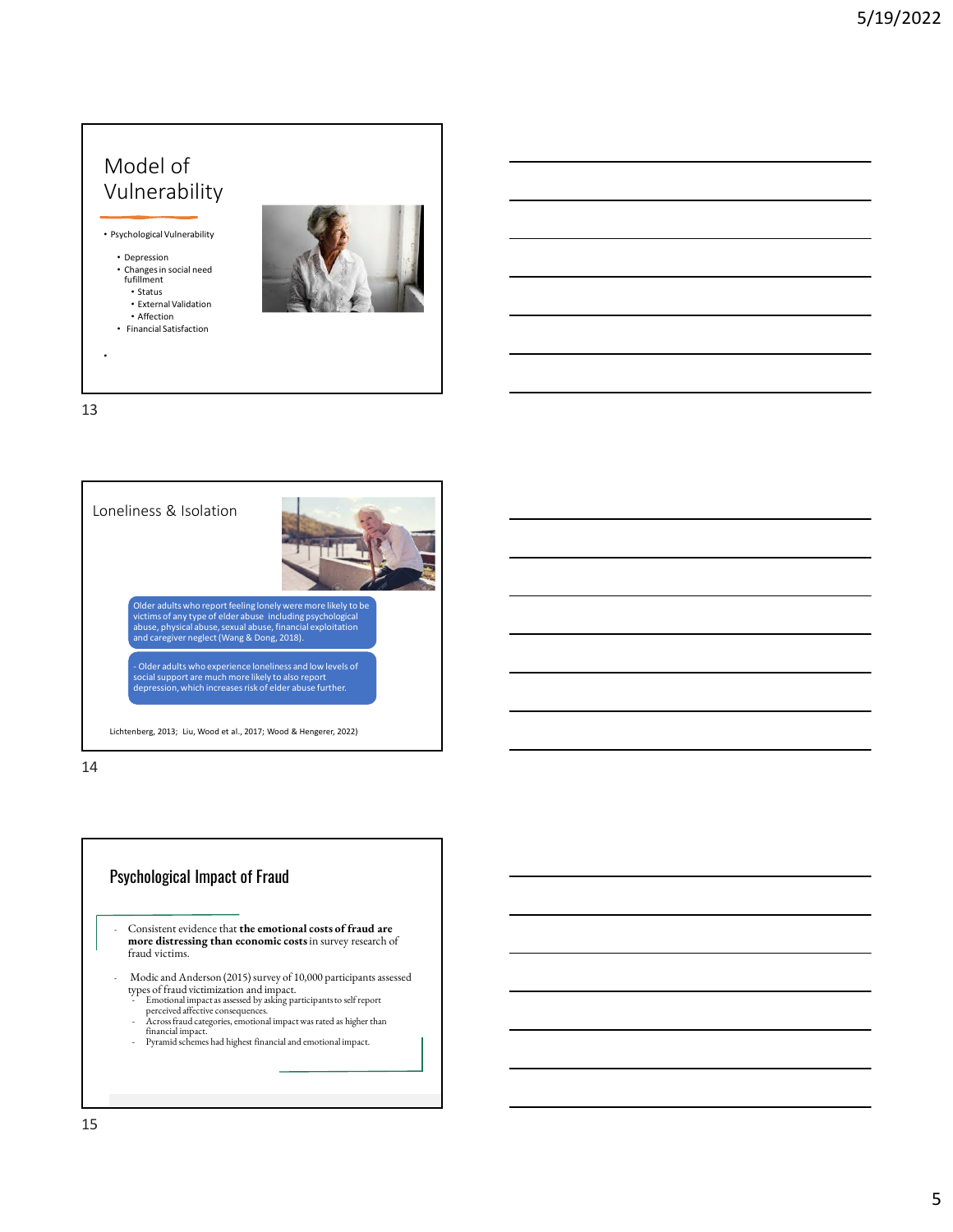## Fraud victims are Similar to other Crime **Victims**

Button (2014). Survey by phone 800 fraud victims, 30 in person in depth interviews. Most common fraud investment, boiler room and identity.

#### Some findings:

- Increased reported stress
- Anger Lack of esteem Self blame
- 
- Damage relationships
- 
- Physical Health Mental health / increased risk of suicide
- Loss of confidence / change in financial behavior

P a 16

### Research from Ponzi Scheme Victims

*'No, it's nothing like it. That's (the burglary) a one-off thing that you don't think about much. I was shocked but I didn't think too much about it, I got on with my life. But I couldn't get on with my life once Maxwell came, because it was there, it was there everyday of our lives. It was haunting Jack and his distress was haunting me.'"*

Spalek (1999). Interviewed at length 25 of the 32,000 retirees who lost their pensions to Robert Maxwell using a mixed methods approach. Key themes were anxiety, anger, worse health, premature death, self blame, disillusionment, decreased trust in financial institutions, loss of sleep.

"Mrs Riches had been burgled: when asked how that compared with the Maxwell scandal she answered:



- group using DSM-4 criteria.
- 61 % reported high levels of anxiety, 58 % reported high levels of depression and 34 % indicated health related issues.
- Over 90 % affirmed a loss of confidence in financial institutions.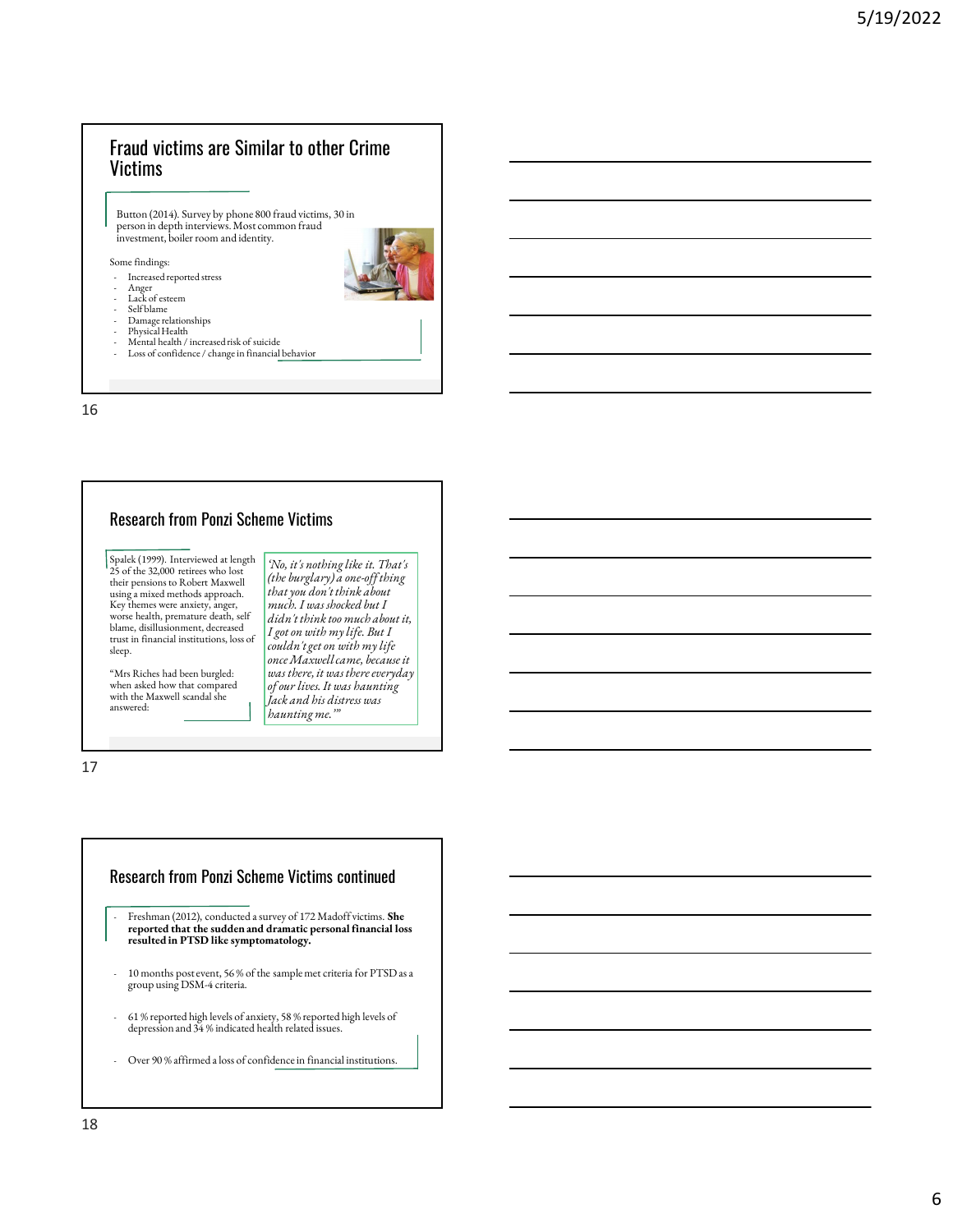### Research Related to Physical Health and Importance of Financial Recovery.

- Zunzunegui et al (2017), conducted a survey of 188 individuals who were either victims of "preferred shares" and "foreign currency " mortgages in Spain using national health data.
- Individual who were victims of fraud had poorer health, more mental health issues, poorer sleep, and decreased quality of life that a comparable population matched for age.
- Those who had received financial compensation had better health and better quality of life than victims who remained uncompensated.
- **Financial fraud is detrimental to health.**

19

# Tools & Approach

**Social / Environmental Factors Risk Considerations Financial Knowledge and skills Financial Vulnerability and undue influence Psychological Vulnerability**

20

# **Overall** Approach continued

- -Clinical Interview - Background - Education - Values - Meaning of financial security - Role money plays in life -Diagnosis / Medical: - Health conditions - Health trajectory - Cognitive Factors - Role of MCI - Emotional / Psych Factors - Vulnerabilities - New Symptoms - Tests / approaches - Functional - ADLS - IADLS
	- Sensory / hearing /vision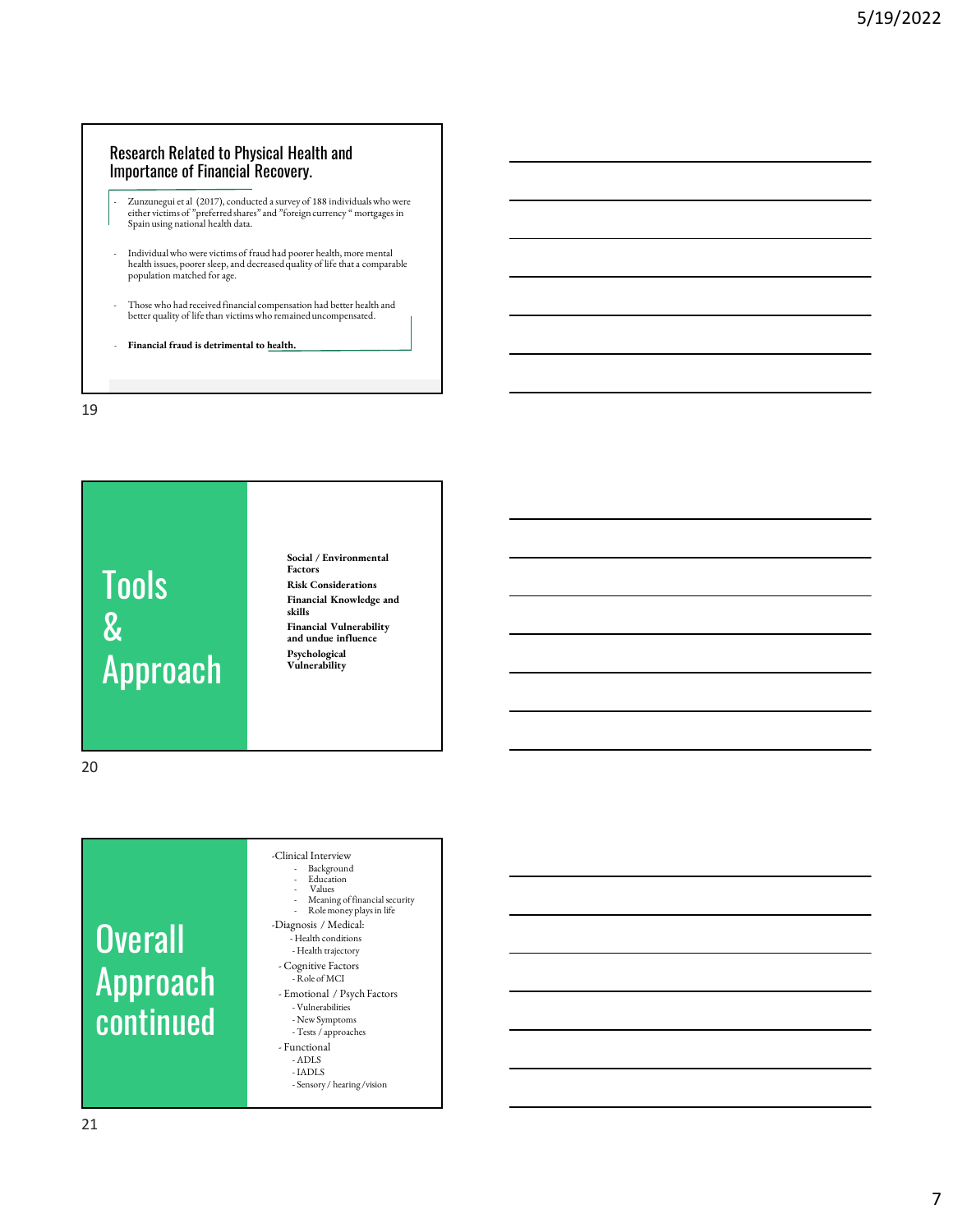

### Financial Exploitation Vulnerability Assessment

- How worried are you about having enough money<br>to may for things?
- How satisfied are with your finances? . Who manages your money day-to-day?
- How satisfied are you with this arrangement?
- https://www.olderadultnestegg.com/for-older-<br>adults/

22



#### Financial Decision Tracker

- What Financial Decision are you making or have<br>you made?
- Was this your idea or did someone else suggest it or<br>accompany you?
- What was the primary purpose of your decision? • Who does it benefit? What are the risks?

# https://www.olderadultnestegg.com/for-older-adults/

\* Created by Peter Lichtenberg